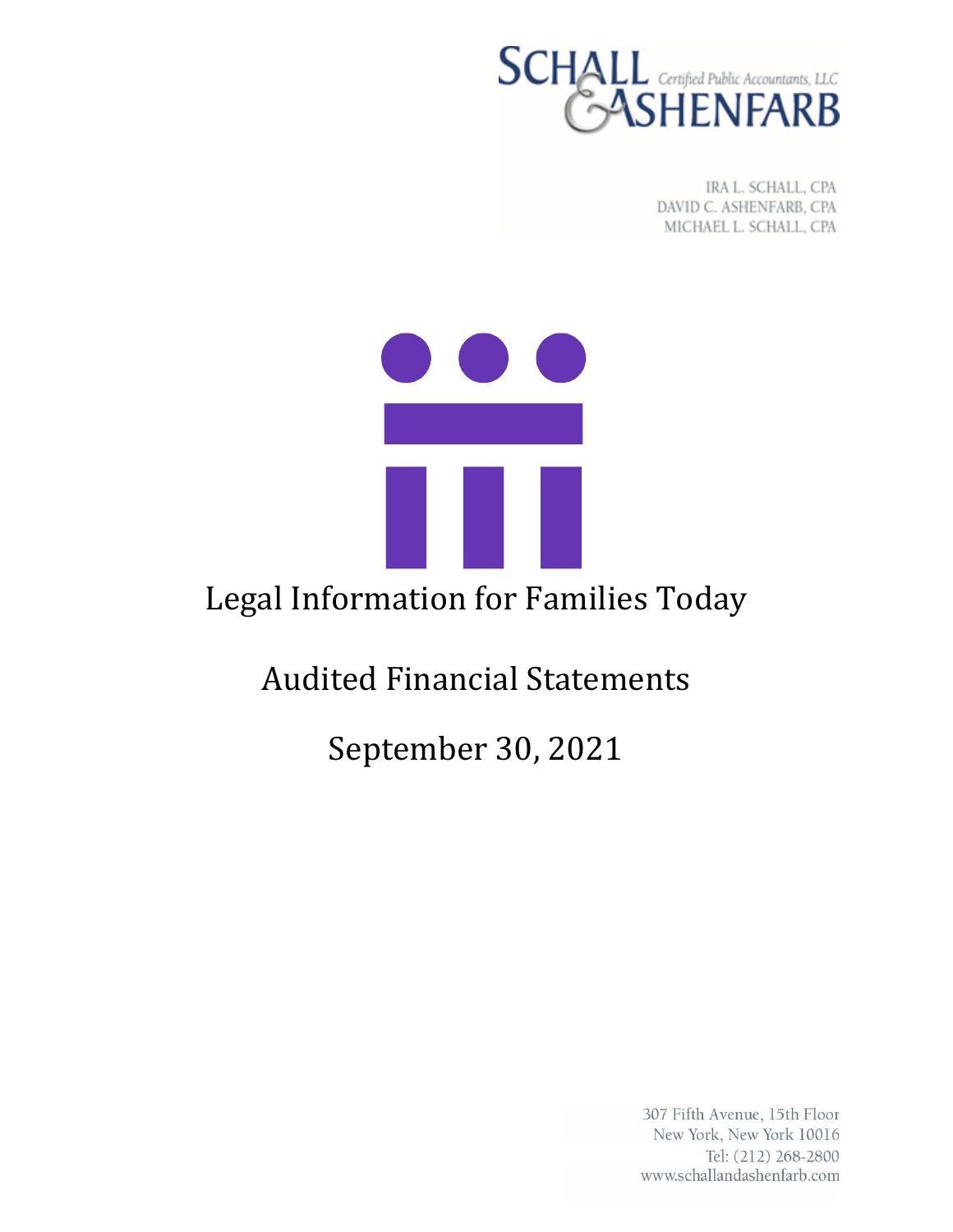

IRA L. SCHALL, CPA DAVID C. ASHENFARB, CPA MICHAEL L. SCHALL, CPA

# **Independent Auditor's Report**

To the Board of Directors of Legal Information for Families Today

## *Report on the Financial Statements*

We have audited the accompanying financial statements of Legal Information for Families Today ("LIFT"), which comprise the statement of financial position as of September 30, 2021, and the related statements of activities, functional expenses, and cash flows for the year then ended, and the related notes to the financial statements.

## *Management's Responsibility for the Financial Statements*

Management is responsible for the preparation and fair presentation of these financial statements in accordance with accounting principles generally accepted in the United States of America; this includes the design, implementation, and maintenance of internal control relevant to the preparation and fair presentation of financial statements that are free from material misstatement, whether due to fraud or error.

### *Auditor's Responsibility*

Our responsibility is to express an opinion on these financial statements based on our audit. We conducted our audit in accordance with auditing standards generally accepted in the United States of America. Those standards require that we plan and perform the audit to obtain reasonable assurance about whether the financial statements are free from material misstatement.

An audit involves performing procedures to obtain audit evidence about the amounts and disclosures in the financial statements. The procedures selected depend on the auditor's judgment, including the assessment of the risks of material misstatement of the financial statements, whether due to fraud or error. In making those risk assessments, the auditor considers internal control relevant to the entity's preparation and fair presentation of the financial statements in order to design audit procedures that are appropriate in the circumstances, but not for the purpose of expressing an opinion on the effectiveness of the entity's internal control. Accordingly, we express no such opinion. An audit also includes evaluating the appropriateness of accounting policies used and the reasonableness of significant accounting estimates made by management, as well as evaluating the overall presentation of the financial statements.

We believe that the audit evidence we have obtained is sufficient and appropriate to provide a basis for our audit opinion.

> 307 Fifth Avenue, 15th Floor New York, New York 10016 Tel: (212) 268-2800 www.schallandashenfarb.com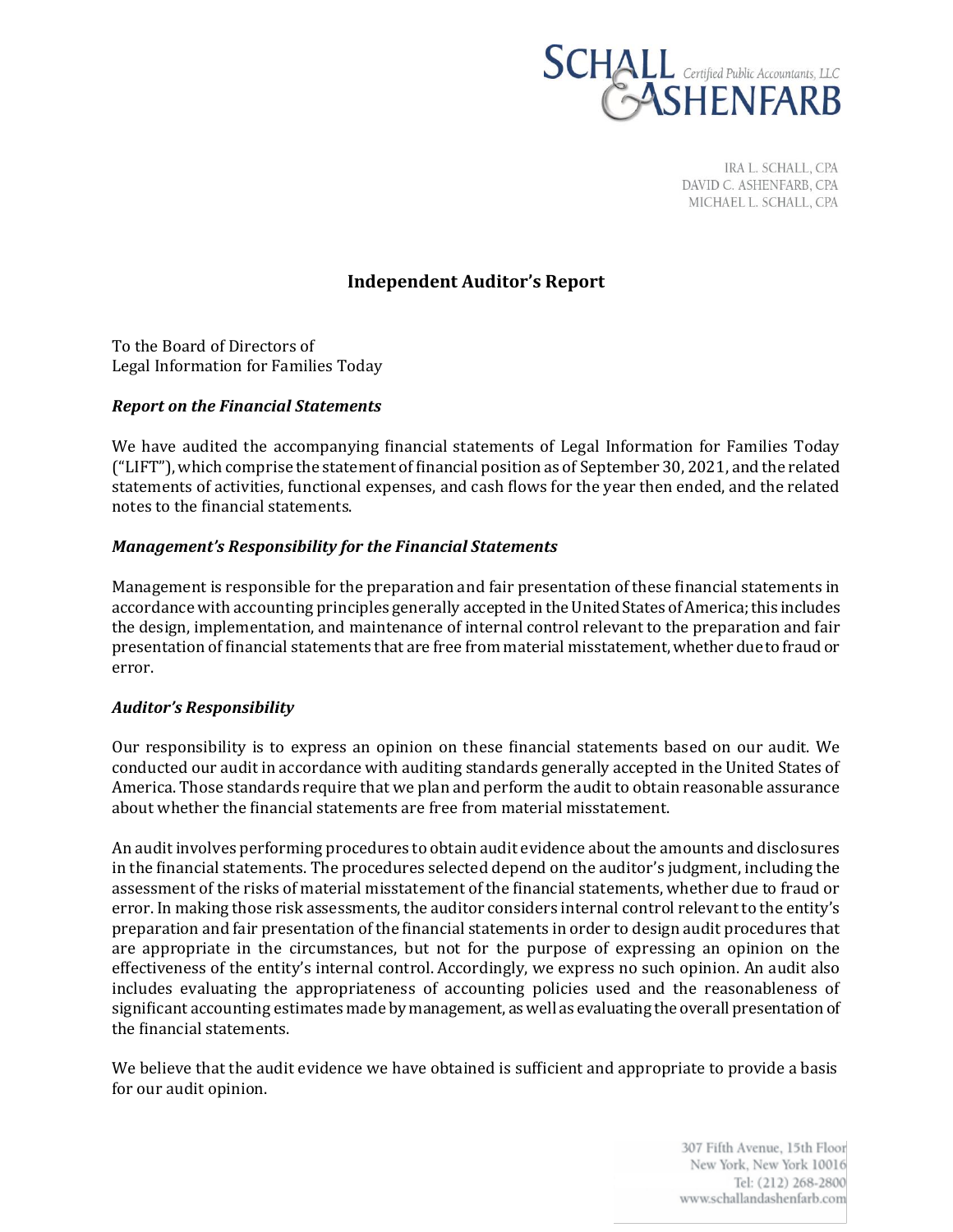# *Opinion*

In our opinion, the financial statements referred to above present fairly, in all material respects, the financial position of Legal Information for Families Today as of September 30, 2021, and the changes in its net assets and its cash flows for the year then ended in accordance with accounting principles generally accepted in the United States of America.

### *Report on Summarized Comparative Information*

We have previously audited LIFT's 2020 financial statements, and we expressed an unmodified audit opinion on those audited financial statements in our report dated January 20, 2021. In our opinion, the summarized comparative information presented herein as of and for the year ended September 30, 2020 is consistent, in all material respects, with the audited financial statements from which it has been derived.

Schall & Ashenfarb

Certified Public Accountants, LLC

January 24, 2022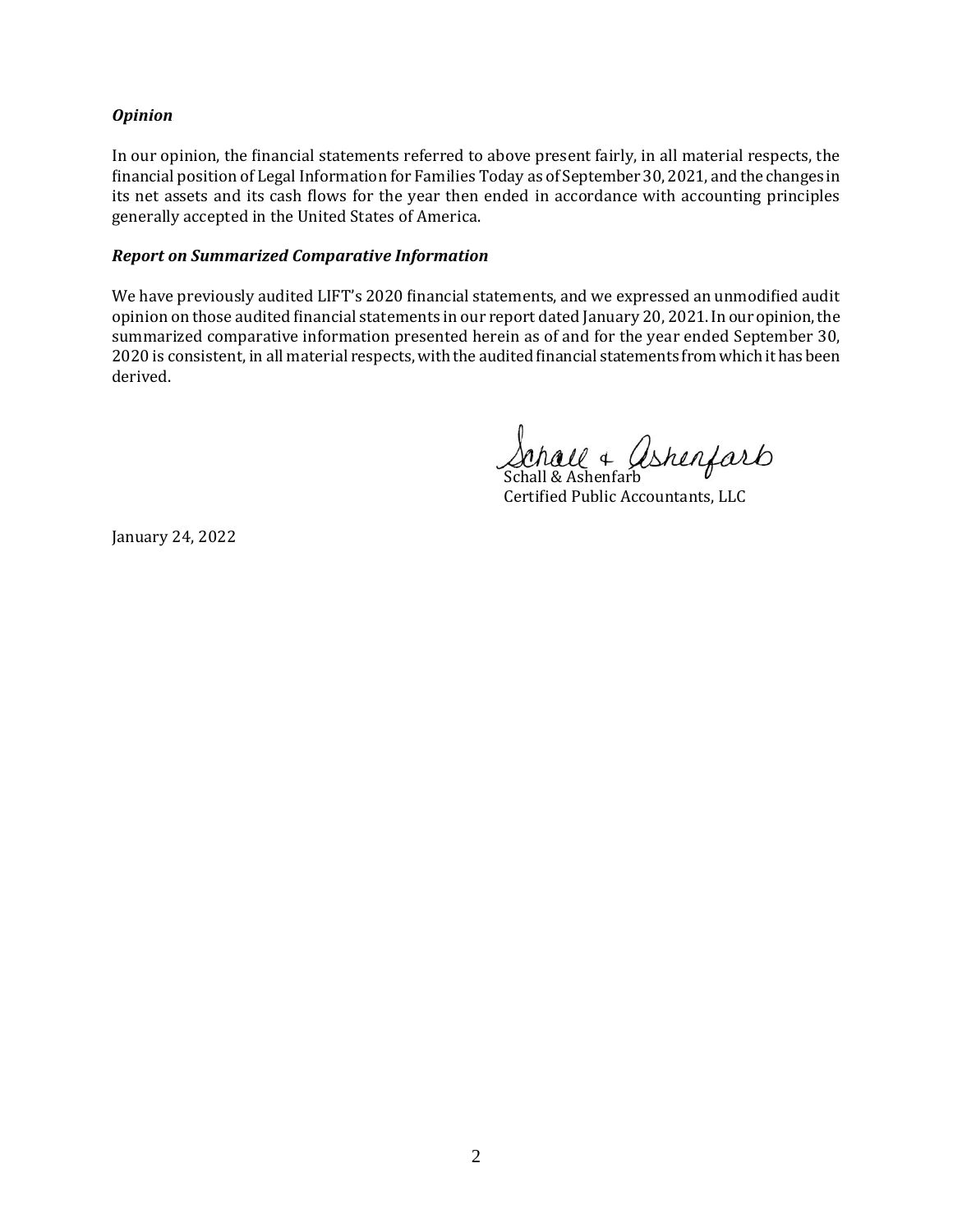# **LEGAL INFORMATION FOR FAMILIES TODAY STATEMENT OF FINANCIAL POSITION AS OF SEPTEMBER 30, 2021**

(With comparative totals as of September 30, 2020)

|                                                   | 9/30/21          | 9/30/20              |
|---------------------------------------------------|------------------|----------------------|
| <b>Assets</b>                                     |                  |                      |
| Cash and cash equivalents                         | \$1,332,070      | \$1,535,201          |
| Investments                                       | $\boldsymbol{0}$ | 8,888                |
| Government grants receivable                      | 852,084          | 325,647              |
| Pledges receivable                                | 68,000           | 205,052              |
| Prepaid expenses and other assets                 | 101,160          | 88,916               |
| Security deposits                                 | 31,193           | 29,403               |
| Fixed assets, net (Note 3)                        | 28,446           | 46,190               |
| Total assets                                      | \$2,412,953      | \$2,239,297          |
| <b>Liabilities and Net Assets</b>                 |                  |                      |
| Liabilities:                                      |                  |                      |
| Accounts payable and accrued expenses             | \$83,525         | \$121,022            |
| Refundable advances                               | 76,013           | 36,878               |
| Paycheck Protection Program loan payable (Note 4) | 285,837          | 229,117              |
| Deferred rent                                     | 14,436           | 16,094               |
| <b>Total liabilities</b>                          | 459,811          | $\overline{4}03,111$ |
| Net assets:                                       |                  |                      |
| Without donor restrictions:                       |                  |                      |
| Reserve fund                                      | 350,000          | 350,000              |
| Operations                                        | 1,482,172        | 1,301,216            |
| Total net assets without donor restrictions       | 1,832,172        | 1,651,216            |
| With donor restrictions (Note 5)                  | 120,970          | 184,970              |
| Total net assets                                  | 1,953,142        | 1,836,186            |
| Total liabilities and net assets                  | \$2,412,953      | \$2,239,297          |

*The attached notes and auditor's report are an integral part of these financial statements.*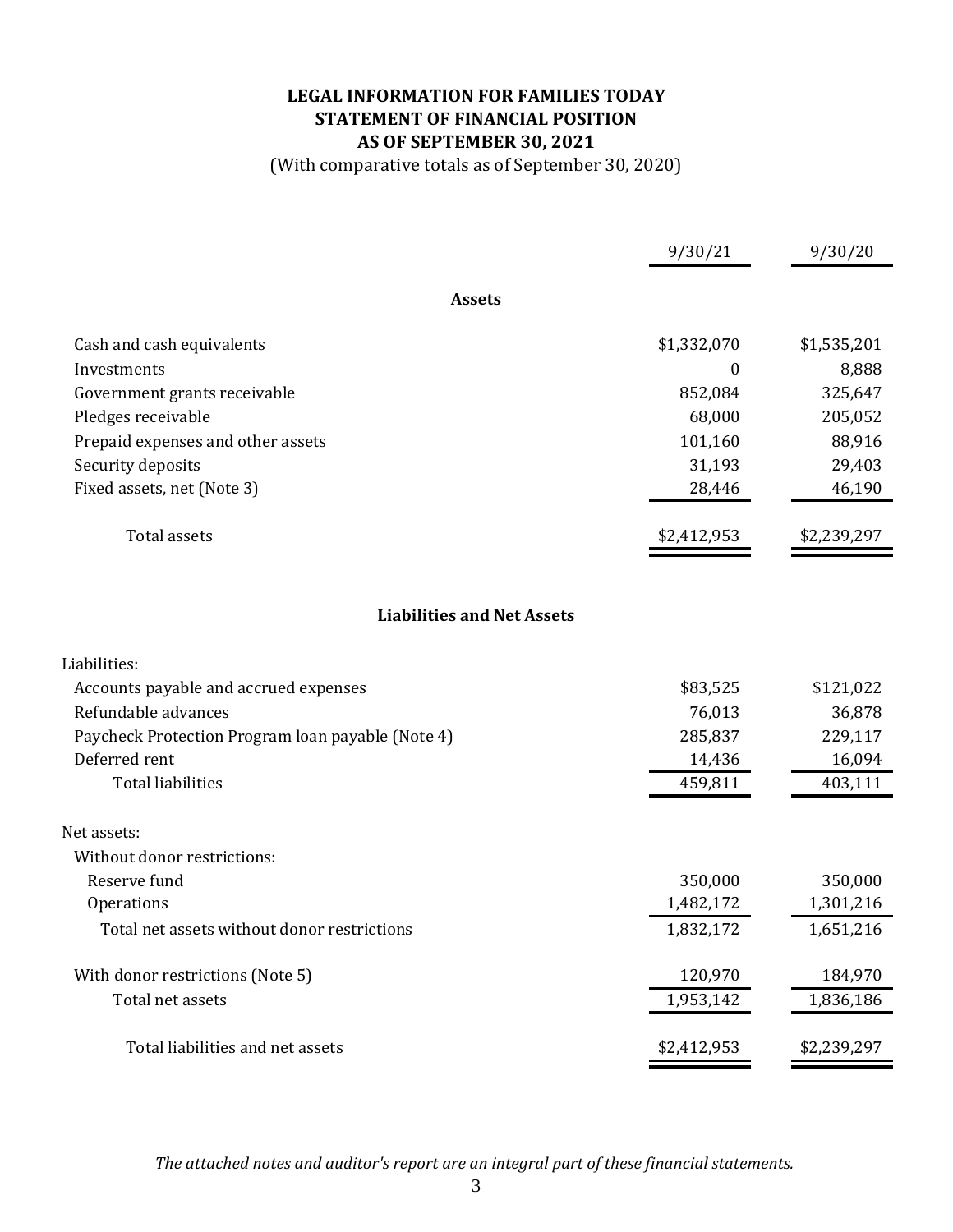# **FOR THE YEAR ENDED SEPTEMBER 30, 2021 STATEMENT OF ACTIVITIES LEGAL INFORMATION FOR FAMILIES TODAY**

(With comparative totals for the year ended September 30, 2020)

|                                            | <b>Without Donor Restrictions</b> |                  |                           |                   |                  |                  |
|--------------------------------------------|-----------------------------------|------------------|---------------------------|-------------------|------------------|------------------|
|                                            |                                   | Reserve          | <b>Total Without</b>      | <b>With Donor</b> | Total            | Total            |
|                                            | Operations                        | Fund             | <b>Donor Restrictions</b> | Restrictions      | 9/30/21          | 9/30/20          |
| Revenue and support:                       |                                   |                  |                           |                   |                  |                  |
| Government grants                          | \$1,534,360                       |                  | \$1,534,360               |                   | \$1,534,360      | \$1,503,186      |
| Contributions                              | 388,551                           |                  | 388,551                   | \$393,810         | 782,361          | 712,625          |
| Paycheck Protection Program grant (Note 4) | 229,117                           |                  | 229,117                   |                   | 229,117          | $\Omega$         |
| In-kind contributions                      | 278,937                           |                  | 278,937                   |                   | 278,937          | 117,147          |
| UpLIFT fundraising campaign (Note 8)       |                                   |                  | $\theta$                  |                   | $\boldsymbol{0}$ | 520,664          |
| Special events (Note 8)                    | 659,649                           |                  | 659,649                   |                   | 659,649          |                  |
| Investments and other income               | 19,260                            |                  | 19,260                    |                   | 19,260           | 18,829           |
| Net assets released from restrictions      | 457,810                           |                  | 457,810                   | (457, 810)        | $\Omega$         | $\boldsymbol{0}$ |
| Total revenue and support                  | 3,567,684                         | $\boldsymbol{0}$ | 3,567,684                 | (64,000)          | 3,503,684        | 2,872,451        |
| Expenses:                                  |                                   |                  |                           |                   |                  |                  |
| Program services                           | 2,588,865                         |                  | 2,588,865                 |                   | 2,588,865        | 2,078,843        |
| Supporting services:                       |                                   |                  |                           |                   |                  |                  |
| Management and general                     | 465,609                           |                  | 465,609                   |                   | 465,609          | 455,791          |
| Fundraising                                | 332,254                           |                  | 332,254                   |                   | 332,254          | 272,852          |
| Total supporting services                  | 797,863                           | $\boldsymbol{0}$ | 797,863                   | $\mathbf{0}$      | 797,863          | 728,643          |
| Total expenses                             | 3,386,728                         | $\boldsymbol{0}$ | 3,386,728                 | $\mathbf{0}$      | 3,386,728        | 2,807,486        |
| Change in net assets                       | 180,956                           |                  | 180,956                   | (64,000)          | 116,956          | 64,965           |
| Net assets - beginning of year             | 1,301,216                         | 350,000          | 1,651,216                 | 184,970           | 1,836,186        | 1,771,221        |
| Net assets - end of year                   | \$1,482,172                       | \$350,000        | \$1,832,172               | \$120,970         | \$1,953,142      | \$1,836,186      |

*The attached notes and auditor's report are an integral part of these financial statements.*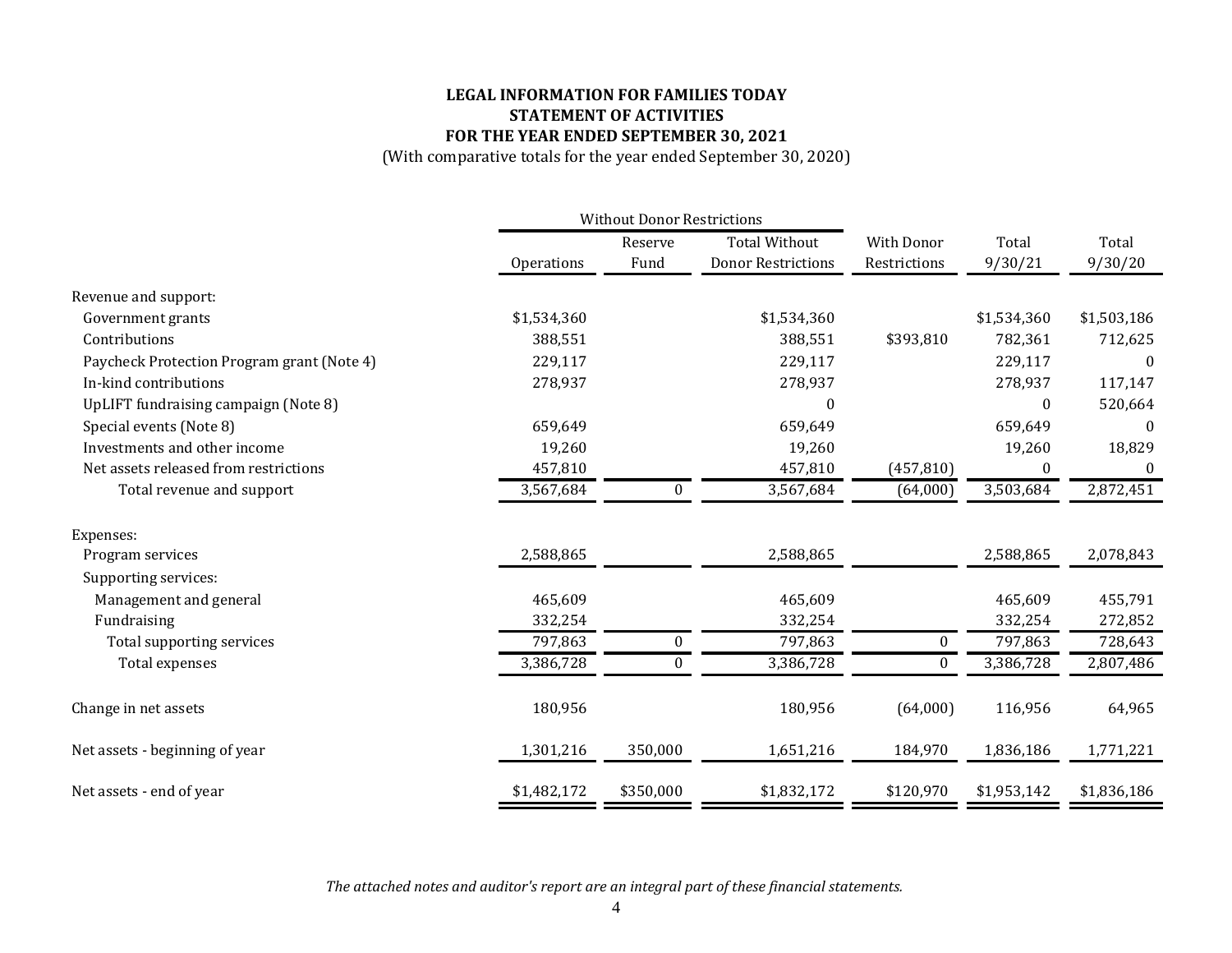# **LEGAL INFORMATION FOR FAMILIES TODAY STATEMENT OF FUNCTIONAL EXPENSES FOR THE YEAR ENDED SEPTEMBER 30, 2021**

(With comparative totals for the year ended September 30, 2020)

|                              |           |                   |           |                             |                      | <b>Supporting Services</b>      |                              |                              | <b>Program Services</b> |                                 |                              |                              |  |  |  |
|------------------------------|-----------|-------------------|-----------|-----------------------------|----------------------|---------------------------------|------------------------------|------------------------------|-------------------------|---------------------------------|------------------------------|------------------------------|--|--|--|
|                              | Helplines | Court<br>Programs | Outreach  | Legal<br>Resource<br>Guides | Pro Bono<br>Services | PPE/<br>$COVID-19/$<br>Tech Hub | Total<br>Program<br>Services | Management<br>and<br>General | Fundraising             | Total<br>Supporting<br>Services | Total<br>Expenses<br>9/30/21 | Total<br>Expenses<br>9/30/20 |  |  |  |
| Salaries                     | \$361,418 | \$413,587         | \$197,960 | \$193,990                   | \$226,247            | \$168,453                       | \$1,561,655                  | \$70,613                     | \$148,856               | \$219,469                       | \$1,781,124                  | \$1,461,292                  |  |  |  |
| Payroll taxes and benefits   | 87,111    | 99,600            | 49,071    | 56,926                      | 54,133               | 13,903                          | 360,744                      | 16,741                       | 42,291                  | 59,032                          | 419,776                      | 337,169                      |  |  |  |
| Total personnel expenses     | 448,529   | 513,187           | 247,031   | 250,916                     | 280,380              | 182,356                         | 1,922,399                    | 87,354                       | 191,147                 | 278,501                         | 2,200,900                    | 1,798,461                    |  |  |  |
| Rent expense                 | 39,580    | 45,293            | 21,679    | 21,245                      | 24,777               | 18,448                          | 171,022                      | 7,734                        | 16,302                  | 24,036                          | 195,058                      | 197,801                      |  |  |  |
| Professional fees            |           |                   |           |                             |                      |                                 | $\mathbf{0}$                 | 73,325                       |                         | 73,325                          | 73,325                       | 63,525                       |  |  |  |
| Consultant fees              | 10,481    | 11,748            | 37,638    | 7,559                       | 25,123               | 110,325                         | 202,874                      | 172,663                      | 6,920                   | 179,583                         | 382,457                      | 447,168                      |  |  |  |
| In-kind professional fees    | 32,693    | 32,695            | 32,695    | 32,695                      | 32,695               |                                 | 163,473                      | 115,464                      |                         | 115,464                         | 278,937                      | 117,147                      |  |  |  |
| Telephone and communications | 6,219     | 7,116             | 3,406     | 3,338                       | 3,893                | 2,898                           | 26,870                       | 1,216                        | 2,561                   | 3,777                           | 30,647                       | 22,510                       |  |  |  |
| Office expenses              | 3,035     | 3,473             | 1,662     | 12,650                      | 1,900                | 1,415                           | 24,135                       | 594                          | 1,250                   | 1,844                           | 25,979                       | 35,012                       |  |  |  |
| Travel and meeting expenses  | 1,422     | 1,627             | 779       | 763                         | 890                  | 663                             | 6,144                        | 278                          | 586                     | 864                             | 7,008                        | 3,516                        |  |  |  |
| Dues and subscriptions       | 4,344     | 4,970             | 2,379     | 2,331                       | 2,719                | 2,024                           | 18,767                       | 849                          | 1,789                   | 2,638                           | 21,405                       | 25,919                       |  |  |  |
| Insurance                    | 4,711     | 5,391             | 2,580     | 2,528                       | 2,949                | 2,196                           | 20,355                       | 920                          | 1,940                   | 2,860                           | 23,215                       | 21,895                       |  |  |  |
| Training and conferences     | 2,521     | 2,885             | 1,381     | 1,353                       | 1,578                | 1,175                           | 10,893                       | 493                          | 1,038                   | 1,531                           | 12,424                       | 4,988                        |  |  |  |
| Equipment rental             | 1,118     | 1,279             | 612       | 600                         | 700                  | 521                             | 4,830                        | 218                          | 460                     | 678                             | 5,508                        | 6,110                        |  |  |  |
| Other expenses               | 358       | 409               | 196       | 192                         | 224                  | 167                             | 1,546                        | 3,798                        | 146                     | 3,944                           | 5,490                        | 25,608                       |  |  |  |
| Depreciation                 | 3,600     | 4,120             | 1,972     | 1,933                       | 2,254                | 1,678                           | 15,557                       | 703                          | 1,484                   | 2,187                           | 17,744                       | 6,360                        |  |  |  |
| Event expenses               |           |                   |           |                             |                      |                                 | $\theta$                     |                              | 106,631                 | 106,631                         | 106,631                      | 31,466                       |  |  |  |
| Total expenses               | \$558,611 | \$634,193         | \$354,010 | \$338,103                   | \$380,082            | \$323,866                       | \$2,588,865                  | \$465,609                    | \$332,254               | \$797,863                       | \$3,386,728                  | \$2,807,486                  |  |  |  |
|                              |           |                   |           |                             |                      |                                 |                              |                              |                         |                                 |                              |                              |  |  |  |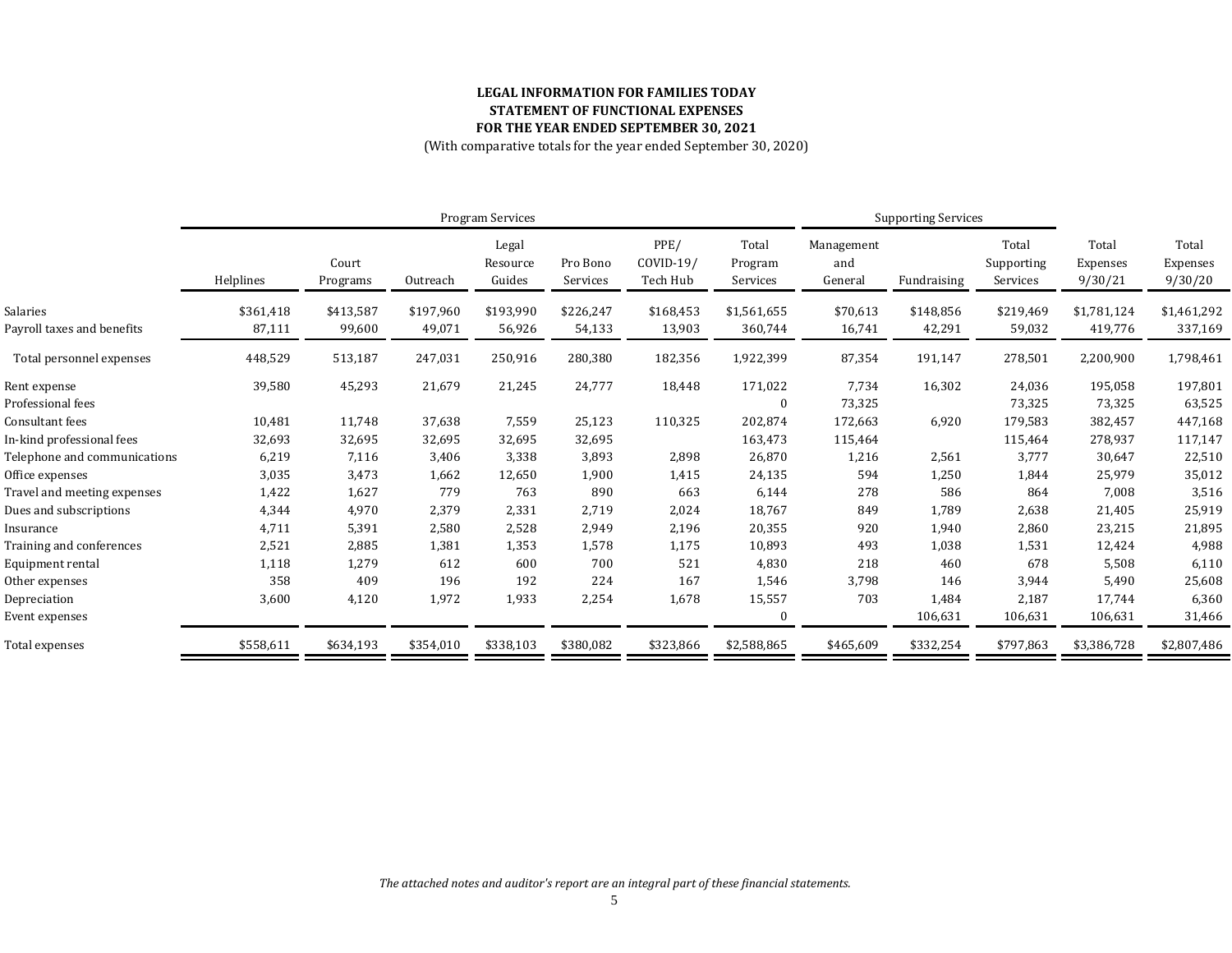# **LEGAL INFORMATION FOR FAMILIES TODAY STATEMENT OF CASH FLOWS FOR THE YEAR ENDED SEPTEMBER 30, 2021**

(With comparative totals for the year ended September 30, 2020)

|                                                            | 9/30/21     | 9/30/20     |
|------------------------------------------------------------|-------------|-------------|
| Cash flows from operating activities:                      |             |             |
| Change in net assets                                       | \$116,956   | \$64,965    |
| Adjustments to reconcile change in net assets              |             |             |
| to net cash (used for)/provided by operating activities:   |             |             |
| Depreciation                                               | 17,744      | 6,360       |
| Donated securities                                         | (18,070)    | (5, 164)    |
| Realized and unrealized loss/(gain) on investments         | 253         | (3, 724)    |
| Changes in assets and liabilities:                         |             |             |
| Government grants receivable                               | (526, 437)  | (6, 536)    |
| Pledges receivable                                         | 137,052     | (179, 796)  |
| Prepaid expenses and other assets                          | (12, 244)   | (17,036)    |
| Security deposits                                          | (1,790)     | $\theta$    |
| Accounts payable and accrued expenses                      | (37, 497)   | 15,117      |
| Refundable advances                                        | 39,135      | 36,878      |
| Paycheck Protection Program loan payable                   | 56,720      | 229,117     |
| Deferred rent                                              | (1,658)     | 3,687       |
| Total adjustments                                          | (346, 792)  | 78,903      |
| Net cash flows (used for)/provided by operating activities | (229, 836)  | 143,868     |
| Cash flows from investing activities:                      |             |             |
| Proceeds from sale of securities                           | 26,705      | $\theta$    |
| Purchase of fixed assets                                   | 0           | (40,980)    |
| Net cash flows provided by/(used for) investing activities | 26,705      | (40,980)    |
| Net (decrease)/increase in cash and cash equivalents       | (203, 131)  | 102,888     |
| Cash and cash equivalents - beginning of year              | 1,535,201   | 1,432,313   |
| Cash and cash equivalents - end of year                    | \$1,332,070 | \$1,535,201 |

Supplemental information:

No interest or taxes were paid.

*The attached notes and auditor's report are an integral part of these financial statements.*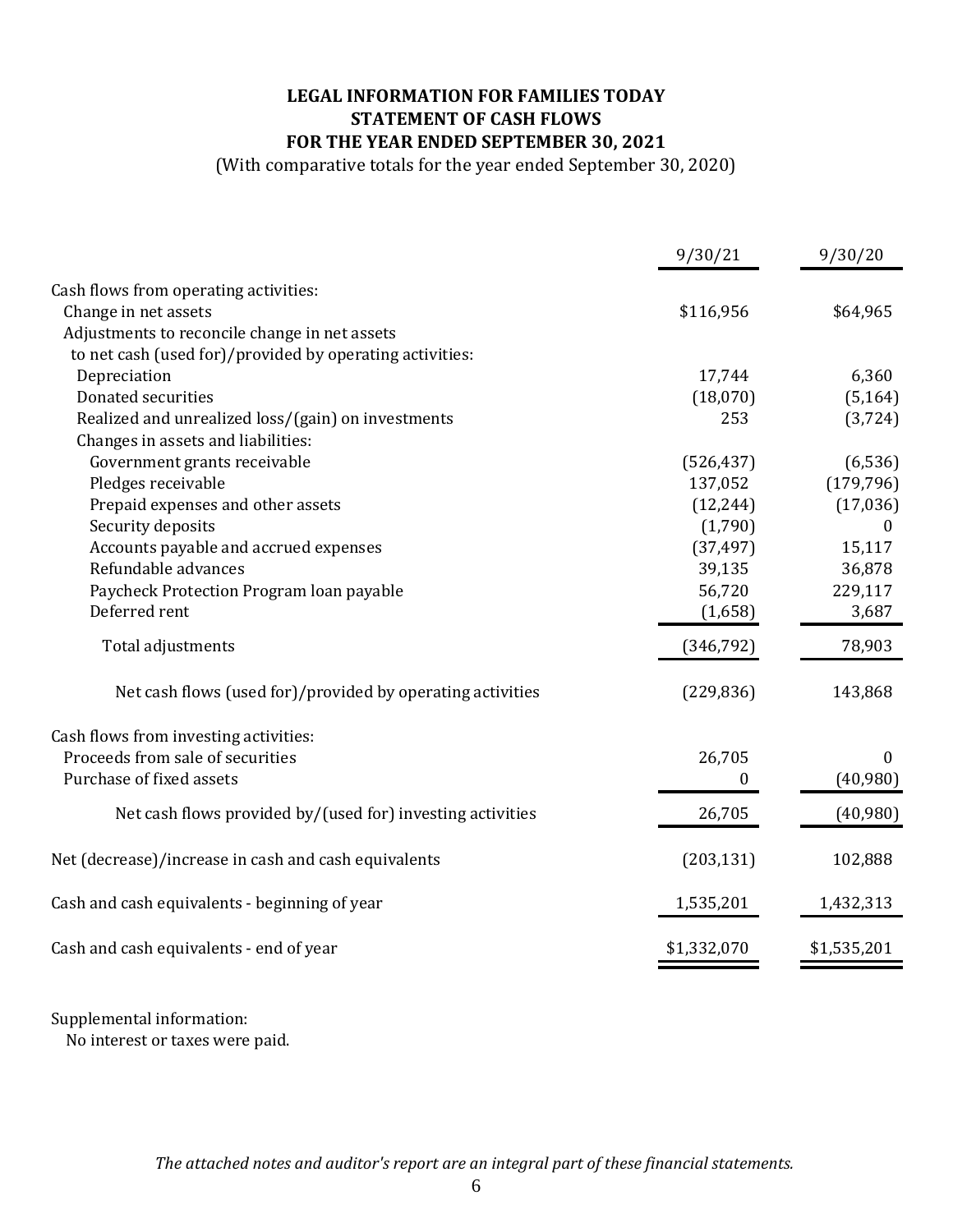# **LEGAL INFORMATION FOR FAMILIES TODAY NOTES TO FINANCIAL STATEMENTS SEPTEMBER 30, 2021**

# **Note 1 - Organization**

Legal Information for Families Today ("LIFT") empowers unrepresented litigants by providing them with information, advice and guidance which enable them to advocate for their needs in Family Court. To achieve this goal, LIFT operates award-winning programs that work across a continuum, enabling participants to choose either short-term interventions or long-term engagements that will assist in achieving their familial goals.

The following are significant programs offered by LIFT:

- $\triangleright$  Helplines Provide legal information over the phone and via chat and email to anyone with a New York State family law related question.
- ➢ Court Programs Provide legal information on child support, custody, visitation, and other family law topics through brief question and answer engagements. Provide legal advice through limited scope consultations with clients on more in-depth issues.
- $\triangleright$  Outreach Through community outreach, LIFT provides legal education clinics and workshops on child support, custody, visitation, and other family law topics, in partnership with community-based organizations.
- ➢ Legal Resource Guides LIFT produces easy to understand legal resources guides and other user-friendly materials explaining family law topics.
- $\triangleright$  Pro Bono Services LIFT partners with attorneys in the private bar, from law firms and corporate legal departments, to provide advice and counsel to litigants with family law issues through their virtual program, Family Legal Connection, as well as through clinics in the court and the community.
- PPE/COVID-19 Program/Tech Hub Program LIFT developed and ran a program to help provide PPE and other legal information and resources to litigants coming to Family Court during the pandemic. LIFT also set up a technology hub in its office for litigants who do not have the appropriate technology to participate in virtual hearings or access to download court documents. The Tech HUB is open for several hours each workday and is staffed by temporary employees.

#### **Note 2 - Summary of Significant Accounting Policies**

a. Basis of Accounting

The financial statements of LIFT have been prepared using the accrual basis of accounting which is the process of recognizing revenue and expenses when earned or incurred rather than received or paid.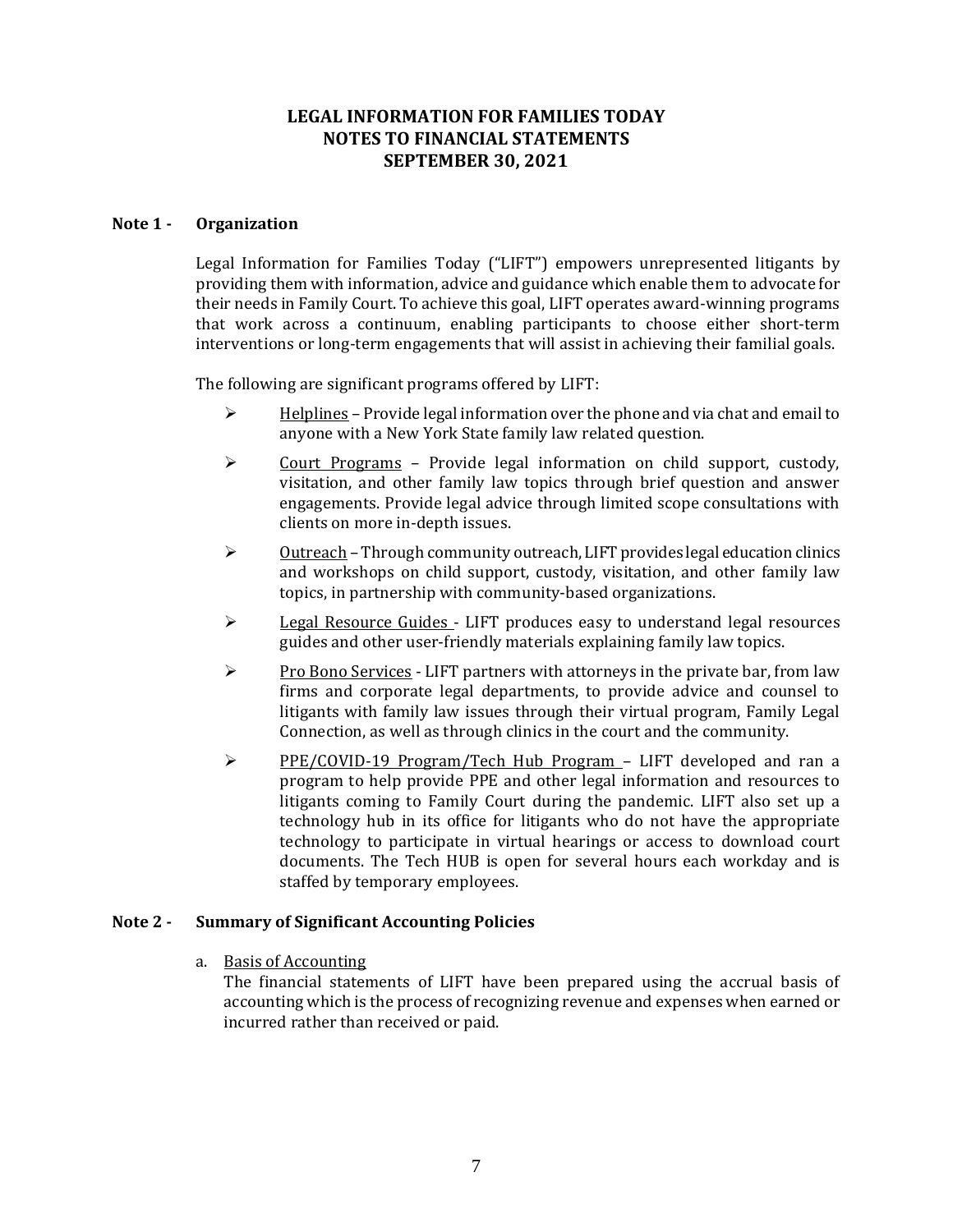### b. Basis of Presentation

LIFT reports information regarding their financial position and activities according to the following classes of net assets:

- ➢ *Net Assets Without Donor Restrictions* represents all activity without donorimposed restrictions. The Board of Directors has established a board designated reserve fund which is intended to fund future operations.
- ➢ *Net Assets With Donor Restrictions*  relates to contributions of cash and other assets with donor stipulations that make clear the assets' restriction, either due to a program nature or by the passage of time.

#### c. Cash and Cash Equivalents

LIFT considers all liquid investments with an initial maturity of three months or less to be cash and cash equivalents.

d. Revenue Recognition

LIFT follows the Financial Accounting Standards Board's ("FASB") Accounting Standards Codification ("ASC") 958-605 for recording contributions, which are recognized at the earlier of when cash is received or at the time a pledge becomes unconditional in nature.

Contributions are recorded in the net asset classes referred to above depending on the existence and/or nature of any donor-imposed restriction. When a restriction expires, that is, when a stipulated time restriction ends, or purpose restriction is accomplished, net assets with donor restrictions are reclassified to net assets without donor restrictions. If donor restricted contributions are satisfied in the same period they were received, they are classified as without donor restrictions.

Contributions may be subject to conditions which are defined as both a barrier to entitlement and a right of return of payments or release from obligations and are recognized as income once the conditions have been substantially met.

LIFT's government grants are primarily conditional non-exchange transactions and fall under the scope of ASC 958-605. Revenue from these transactions is recognized when qualifying expenditures are incurred, performance related outcomes are achieved, and other conditions under the agreements are met. Payments received in advance of conditions being met are recorded as a government grant advance.

Contributions that are due within one year are recorded at net realizable value. All government grants and pledges receivable at September 30, 2021 are expected to be received within twelve months. Long-term pledges are recorded at fair value, using risk-adjusted present value techniques. Management assesses receivable balances for collectability. Based on a review of several factors, including the credit worthiness of the donor and historical experience, management deems these receivables to be fully collectable and has not established any reserves.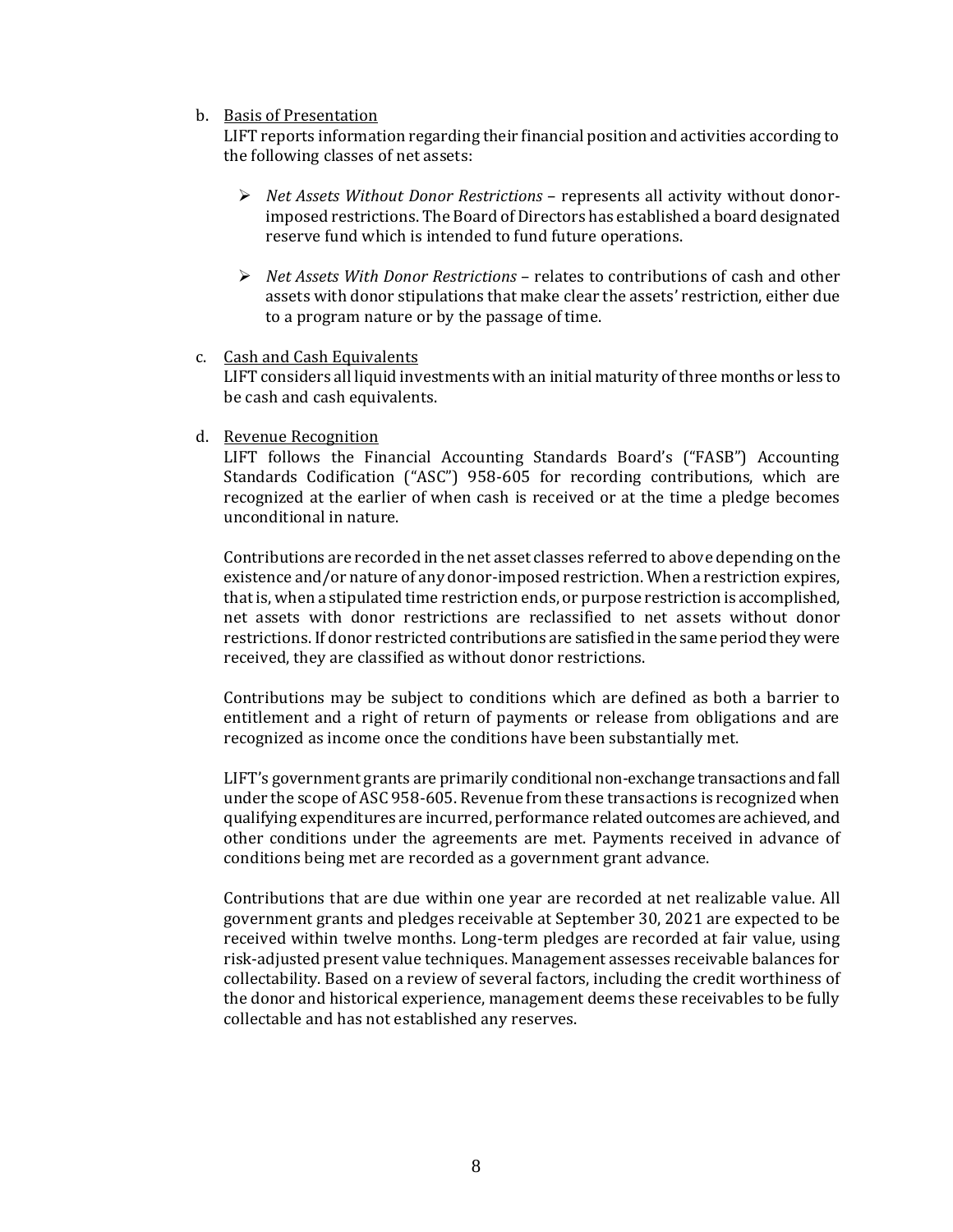## e. Concentration of Credit Risk

Financial instruments that potentially subject LIFT to concentration of credit risk consist of cash accounts with financial institutions. At year end and at various times during the year, LIFT had material balances that were not insured; however, no losses have been experienced due to the failure of any of these institutions; however, management deems such financial institutions to be creditworthy and monitors this risk on a regular basis.

## f. Investments

Investments are recorded at fair value, which is defined as the price that would be received to sell an asset or paid to transfer a liability (i.e., the "exit price") in an orderly transaction between market participants at the measurement date. Realized and unrealized gains and losses are reflected in the statement of activities.

### g. Fixed Assets

Property and equipment that exceed predetermined thresholds and have a useful life greater than one year are capitalized at cost or at their fair value if donated. Furniture and equipment are depreciated using the straight-line method over the estimated useful lives of three to ten years.

## h. Deferred Rent

Rent expense is recognized evenly over the life of the lease using the straight-line method. In the earlier years of the lease, as rent expense exceeds amounts paid, a deferred rent liability is created. In later years of the lease, as payments exceed the amount of expense recognized, deferred rent will be reduced until it is zero at the end of the lease.

### i. In-kind Services

Donated services that create or enhance non-financial assets or require specialized skills, which are provided by individuals possessing those skills, and would typically need to be purchased if not provided in-kind, are recognized at estimated fair value determined on the date of contribution. LIFT received in-kind legal services of \$278,937 and \$117,147 during the years ended September 30, 2021 and 2020, respectively. These amounts are reported as in-kind contributions on the statement of activities and in-kind professional fees on the statement of functional expenses.

Organizational governance and some fundraising duties are performed voluntarily by the Board of Directors. These services have not been recorded because they do not meet the criteria for recognition as outlined above.

### j. Management Estimates

The preparation of financial statements in accordance with accounting principles generally accepted in the United States of America requires management to make estimates and assumptions that affect certain reported amounts and disclosures. Actual results could differ from those estimates.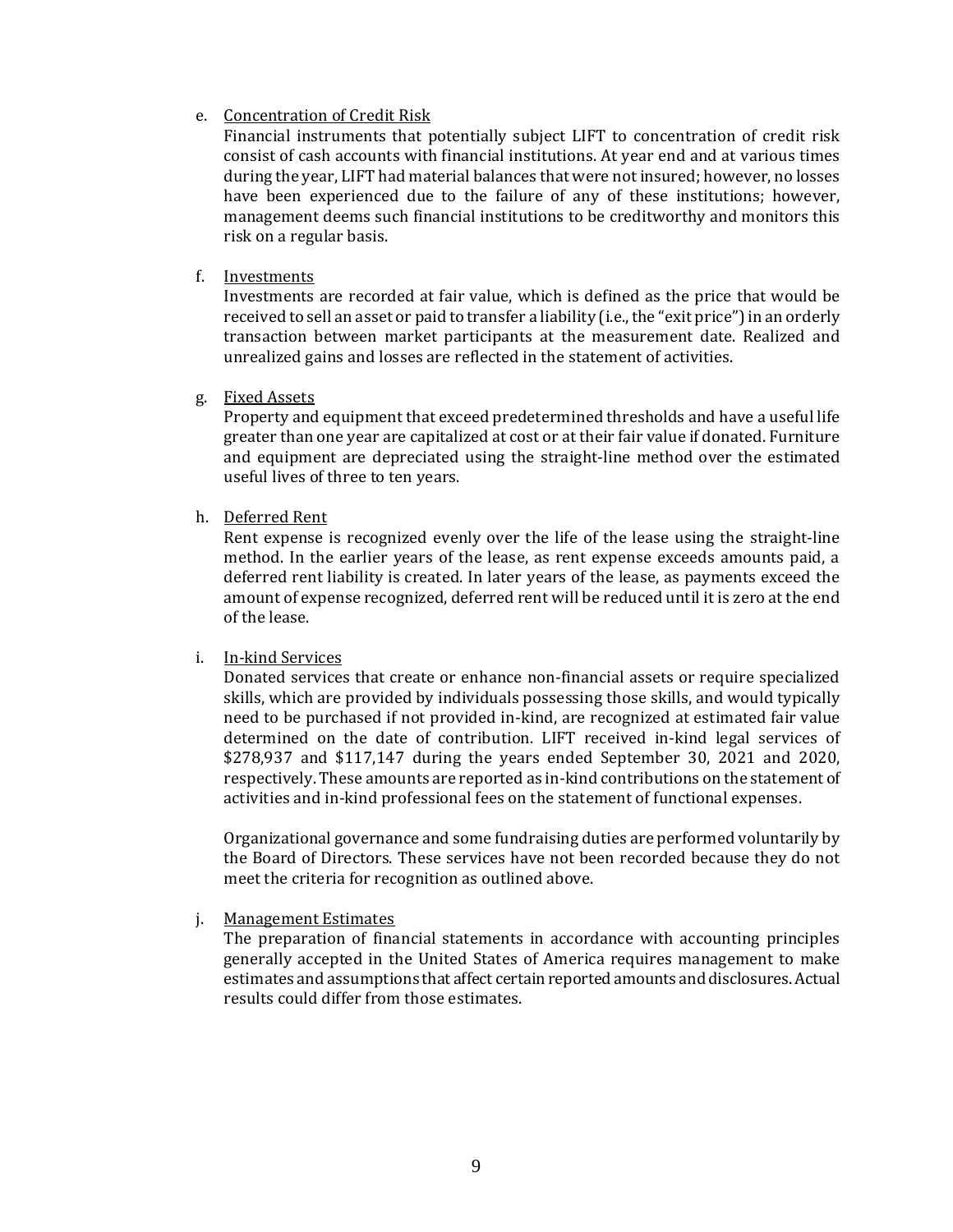# k. Functional Allocation of Expenses

The costs of providing various programs and other activities have been summarized on a functional basis in the financial statements. Accordingly, certain costs have been allocated among the programs and supporting services benefited. Such allocations are determined by management on an equitable basis.

The following costs were allocated based on time and effort:

- Salaries
- Payroll taxes and benefits
- Rent expense
- Consultant fees
- Telephone and communications
- Office expenses
- Travel and meeting expenses
- Dues and subscriptions
- Insurance
- Training and conferences
- Equipment rental
- Other expenses
- Depreciation

All other expenses have been charged directly to the applicable program or supporting services.

l. Income Tax Status

LIFT has been notified by the Internal Revenue Service that it is a not-for-profit organization exempt from federal income tax under Section  $501(c)(3)$  of the Internal Revenue Code and has not been determined to be a private foundation.

m. Accounting for Uncertainty of Income Taxes

LIFT does not believe its financial statements include any material, uncertain tax positions. Tax filings for periods ending September 30, 2018 and later are subject to examination by applicable taxing authorities.

n. Prior Year Comparative Information

The financial statements include certain prior year summarized comparative information in total but not by net asset class. Such information does not include sufficient detail to constitute a presentation in conformity with accounting principles generally accepted in the United States of America. Accordingly, such information should be read in conjunction with LIFT's financial statements for the year ended September 30, 2020, from which the summarized information was derived.

### o. New Accounting Pronouncements

FASB issued Accounting Standards Update ("ASU") No. 2020-07, *Presentation and Disclosures by Not-for-Profit Entities for Contributed Nonfinancial Assets*, which becomes effective for the September 30, 2022 year with early adoption permitted. This ASU focuses on improving transparency in the reporting of contributed nonfinancial assets and requires a separate line-item presentation on the statement of activities and additional disclosures.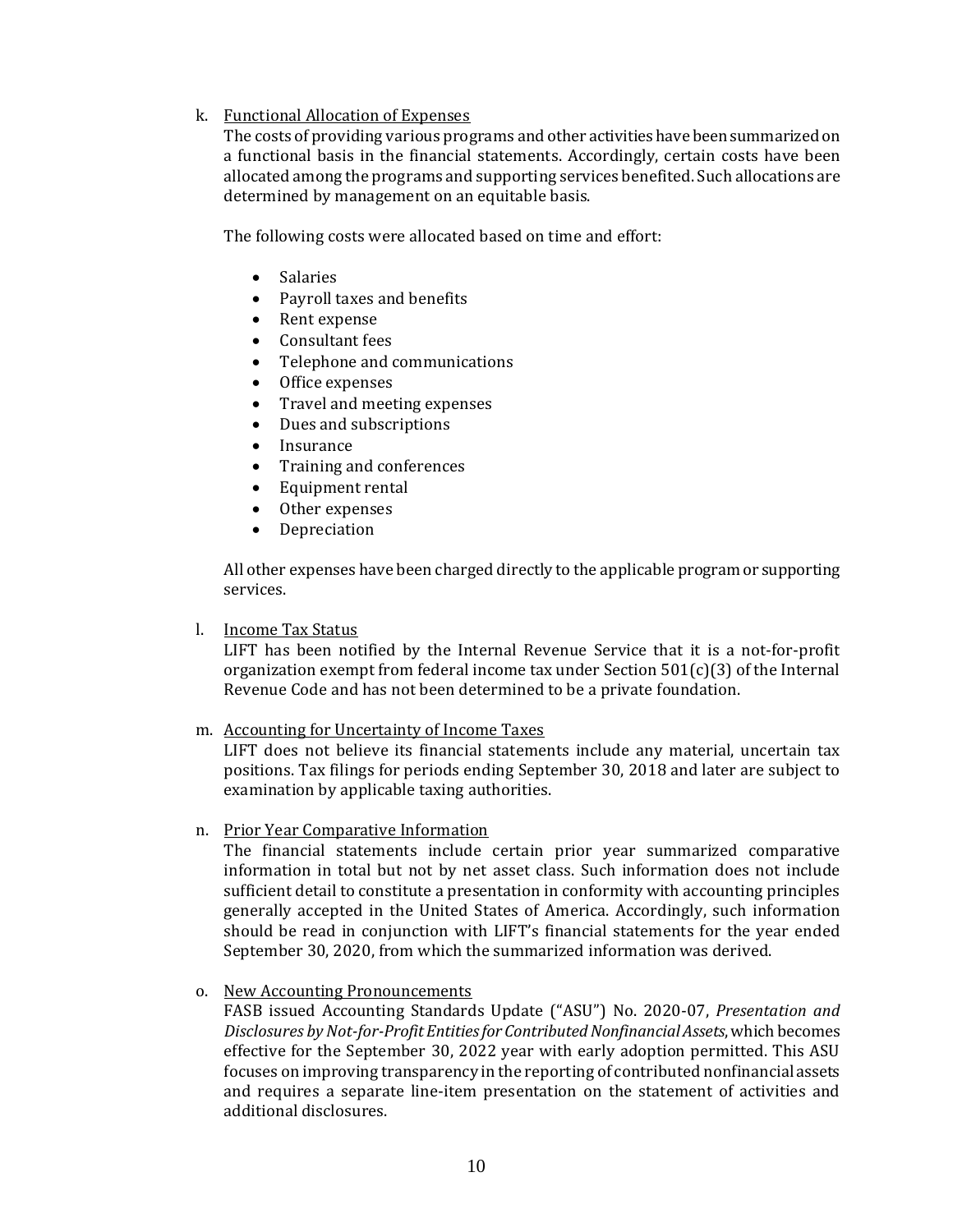FASB issued ASU No. 2016-02, *Leases*. The ASU which becomes effective for the September 30, 2023 year, requires the full obligation of long-term leases to be recorded as a liability with a corresponding "right to use asset" on the statement of financial position.

LIFT is in the process of evaluating the impact these standards will have on future financial statements.

 $0/20/21$   $0/20/20$ 

#### **Note 3 - Fixed Assets**

Fixed assets consist of the following:

|                                        | <u>,,,,,,,</u> | <u>7130140</u> |
|----------------------------------------|----------------|----------------|
| Equipment (3 years)                    | \$182,054      | \$182,054      |
| Furniture and fixtures (5 years)       | 34,926         | 34,926         |
| Leasehold improvements (life of lease) | 19,910         | 19,910         |
| Software (3 years)                     | 6,010          | 6,010          |
|                                        | 242,900        | 242,900        |
| Less: accumulated depreciation         | (214, 454)     | (196, 710)     |
| Total fixed assets, net                | \$28.446       | 46.190.        |
|                                        |                |                |

### **Note 4 - Paycheck Protection Program Loan**

During the year ended September 30, 2020, LIFT obtained a loan from the Small Business Administration ("SBA") in the amount of \$229,117 through the Paycheck Protection Program. LIFT treated this loan consistent with ASC 958-605, as it is considered to have traits similar to a conditional contribution. As all conditions of the loan had been satisfied as of September 30, 2021, the loan was recognized as revenue on the statement of activities. The loan was formally forgiven by the SBA on May 14, 2021.

On February 24, 2021, LIFT obtained a second loan from the SBA in the amount of \$285,837 through the Paycheck Protection Program. This is reflected as a liability as of September 30, 2021 and will be accounted for in a consistent manner as the first loan.

## **Note 5 - Net Assets with Donor Restrictions**

Donor restricted net assets consist of the following:

|                            |                           | September 30, 2021 |                                  |                           |  |  |  |
|----------------------------|---------------------------|--------------------|----------------------------------|---------------------------|--|--|--|
|                            | <b>Balance</b><br>10/1/20 | Contributions      | Released<br>from<br>Restrictions | <b>Balance</b><br>9/30/21 |  |  |  |
| Program restrictions:      |                           |                    |                                  |                           |  |  |  |
| <b>Family Legal Center</b> | \$25,000                  | \$0                | (\$25,000)                       | \$0                       |  |  |  |
| PPE/COVID-19               | 27,970                    | 250,000            | (271, 922)                       | 6,048                     |  |  |  |
| Tech Hub                   | 0                         | 98,810             | (31, 368)                        | 67,442                    |  |  |  |
| Equipment                  | 7,000                     |                    | (4,520)                          | 2,480                     |  |  |  |
| Total program              | 59,970                    | 348,810            | (332, 810)                       | 75,970                    |  |  |  |
| Time restrictions          | 125,000                   | 45,000             | (125,000)                        | 45,000                    |  |  |  |
| Total                      | <u>\$184,970</u>          | <u>\$393,810</u>   | (\$457,810                       | \$120,970                 |  |  |  |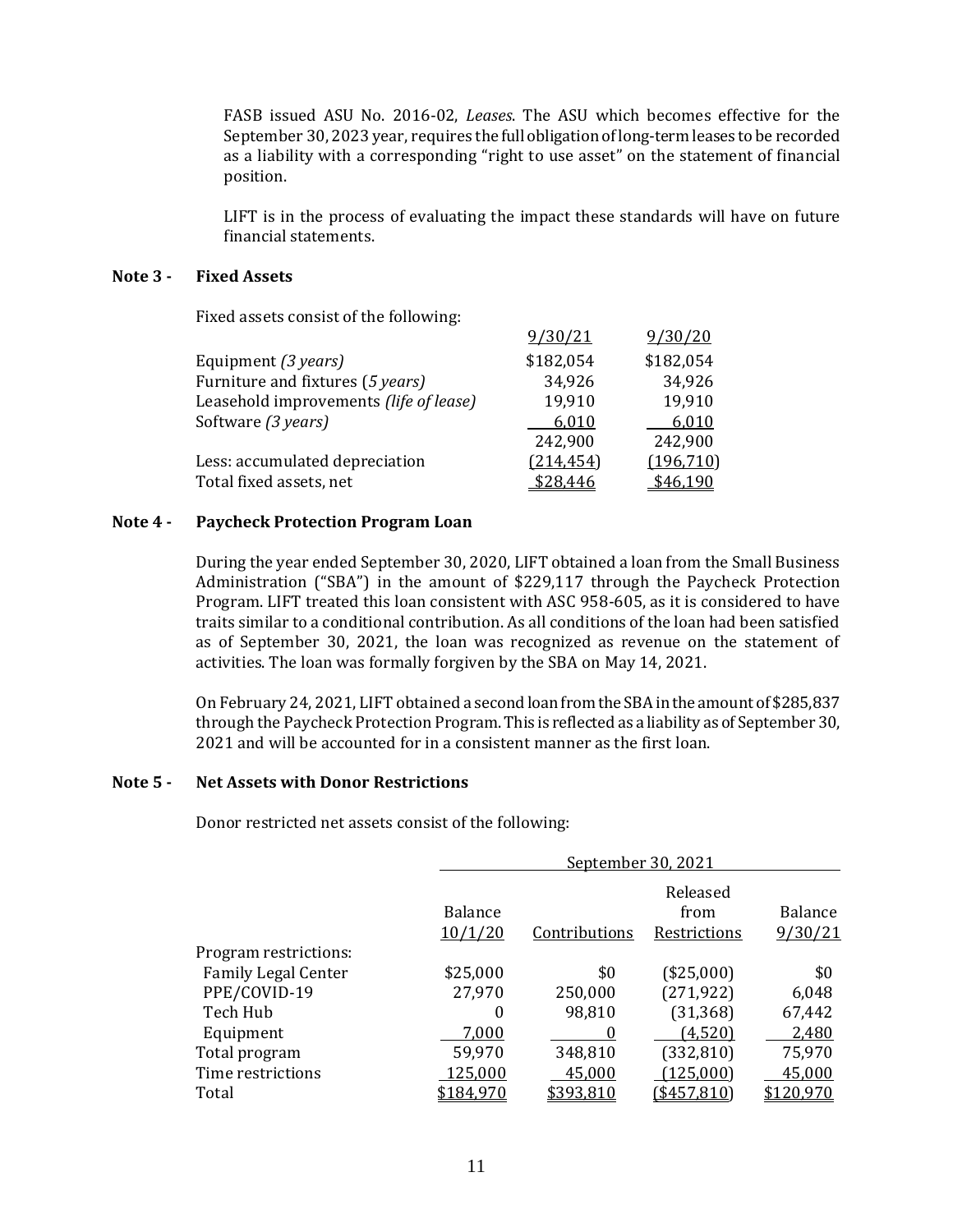|                                  | September 30, 2020 |               |                     |                |  |  |
|----------------------------------|--------------------|---------------|---------------------|----------------|--|--|
|                                  | <b>Balance</b>     |               | Released<br>from    | <b>Balance</b> |  |  |
|                                  | 10/1/19            | Contributions | Restrictions        | 9/30/20        |  |  |
| Program restrictions:            |                    |               |                     |                |  |  |
| <b>Community Based Workshops</b> | \$7,676            | \$0           | $(*7,676)$          | \$0            |  |  |
| <b>Legal Education</b>           | 16,110             | $\theta$      | (16, 110)           | 0              |  |  |
| <b>Family Legal Center</b>       | 0                  | 50,000        | (25,000)            | 25,000         |  |  |
| PPE/COVID-19                     | 0                  | 100,000       | (72, 030)           | 27,970         |  |  |
| Equipment                        |                    | 7,000         |                     | 7,000          |  |  |
| Total program                    | 23,786             | 157,000       | (120, 816)          | 59,970         |  |  |
| Time restrictions                | 10,000             | 125,000       | (10,000)            | 125,000        |  |  |
| Total                            | \$33,786           | \$282,000     | <u>(\$130,816</u> ) | \$184,970      |  |  |

#### **Note 6 - Retirement Plan**

LIFT maintains a Safe Harbor 403(b) Thrift Plan where eligible employees can contribute pre-tax or post-tax dollars up to statutory limits. All employees are eligible to participate on the entry date immediately following their date of hire. The employer matches the lesser of 100% of each participating employee's salary reduction amount contributed during the plan year or 5% of each participating employee's annual salary. Total contributions were \$48,237 and \$39,597 for the years ended September 30, 2021 and 2020, respectively.

#### **Note 7 - Contingencies**

#### *Office Space*

LIFT has a lease agreement for office space through May 31, 2023 with an option to renew for an additional 5 years. The future estimated minimum lease payments are as follows:

| Year ending: | September 30, 2022 | \$189,031 |
|--------------|--------------------|-----------|
|              | September 30, 2023 | 128,516   |
| Total        |                    | \$317,547 |

#### *Government Grants*

Government grants are subject to audit by the grantor and other oversight agencies. Management is of the opinion that any potential disallowances that may result from an audit will not be material and has not set aside a reserve for this. Any future disallowances will be recorded when they become known, and the amount is probable that it will be paid.

### **Note 8 - UpLIFT Fundraising Campaign**

LIFT cancelled its 2020 gala due to the COVID-19 pandemic. In order to meet its special events' budgetary goal in 2020, LIFT held an UpLIFT fundraising campaign and held a virtual retirement fundraiser for one of its board members. LIFT asked supporters for their continued financial help to seamlessly serve its clientele through the pandemic and to protect against impending government funding cuts.

During the year ended September 30, 2021 LIFT held a virtual event.